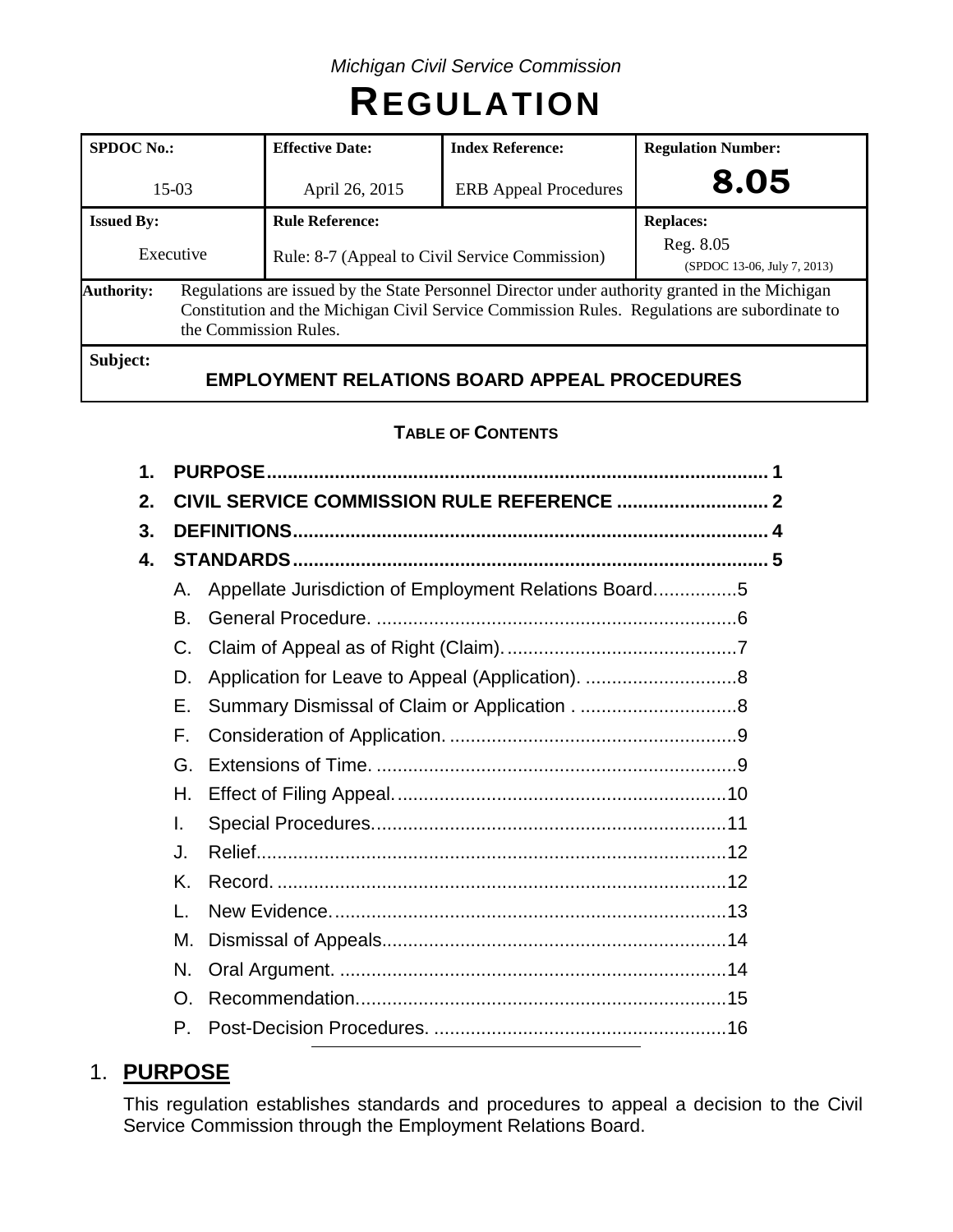# **2. CIVIL SERVICE COMMISSION RULE REFERENCE**

Note: This Section 2 reprints only selected Commission Rules for quick reference by the reader. Additional Rules (that are not reprinted below) may apply. The complete, current version of the Rules can be found at *[www.mi.gov/mdcs](http://www.mi.gov/mdcs)*.

# *Rule 8-7 Appeal to Civil Service Commission*

## *8-7.1 Appeal to Civil Service Commission*

*When authorized in the civil service rules, a party aggrieved by the final decision of an adjudicating officer may appeal the decision to the civil service commission. An appeal to the commission must be filed with the employment relations board, as provided in the civil service rules and regulations. Unless an administrative officer recommends dismissal of the appeal as provided in rule 8-7.4 [Summary Dismissal of Claim or Application], the employment relations board shall make a recommendation to the commission as provided in rule 1-15.4 [Duties].*

## *8-7.2 Claim and Application*

- *(a) Further appeal as of right by employee. An employee with status who was dismissed for just cause may appeal as of right from a final decision of an adjudicating officer upholding the dismissal. The state personnel director shall provide for an expedited appeal procedure in the regulations.*
- *(b) Further appeal as of right by appointing authority. An appointing authority that dismissed an employee for just cause may appeal as of right from a final decision of an adjudicating officer reinstating the employee. The state personnel director shall provide for an expedited appeal procedure in the regulations.*
- *(c) Further appeal by application and leave granted. A party aggrieved by any other final decision of an adjudicating officer may appeal to the civil service commission upon application and leave granted.*

## *8-7.3 Time Limits for Appeal to Commission*

- *(a) Time limits for appeal to commission. Except where another rule or a regulation establishes a shorter period, a claim of appeal or an application for leave to appeal must be received by the employment relations board within 28 calendar days after the date the final decision of the adjudicating officer is issued.*
- *(b) Proof of service. The party filing the appeal must serve a copy of the claim or application on all other parties and provide proof of the service within 3 calendar days after the claim or application is filed with the board.*
- *(c) Late filing. If a claim or application is not filed timely, the claim or application must be accompanied by an affidavit setting forth either good cause or special extenuating circumstances for the delay.*
	- *(1) The administrative officer may accept a claim or application up to 28 calendar*  days late if the appellant demonstrates good cause for the delay that was not *due to the appellant's own negligence.*
	- *(2) The administrative officer may accept a claim or application filed more than 28 calendar days but less than one year late if the appellant demonstrates special extenuating circumstances for the delay.*
	- *(3) A claim or application filed more than one year late cannot be accepted or considered under any circumstances.*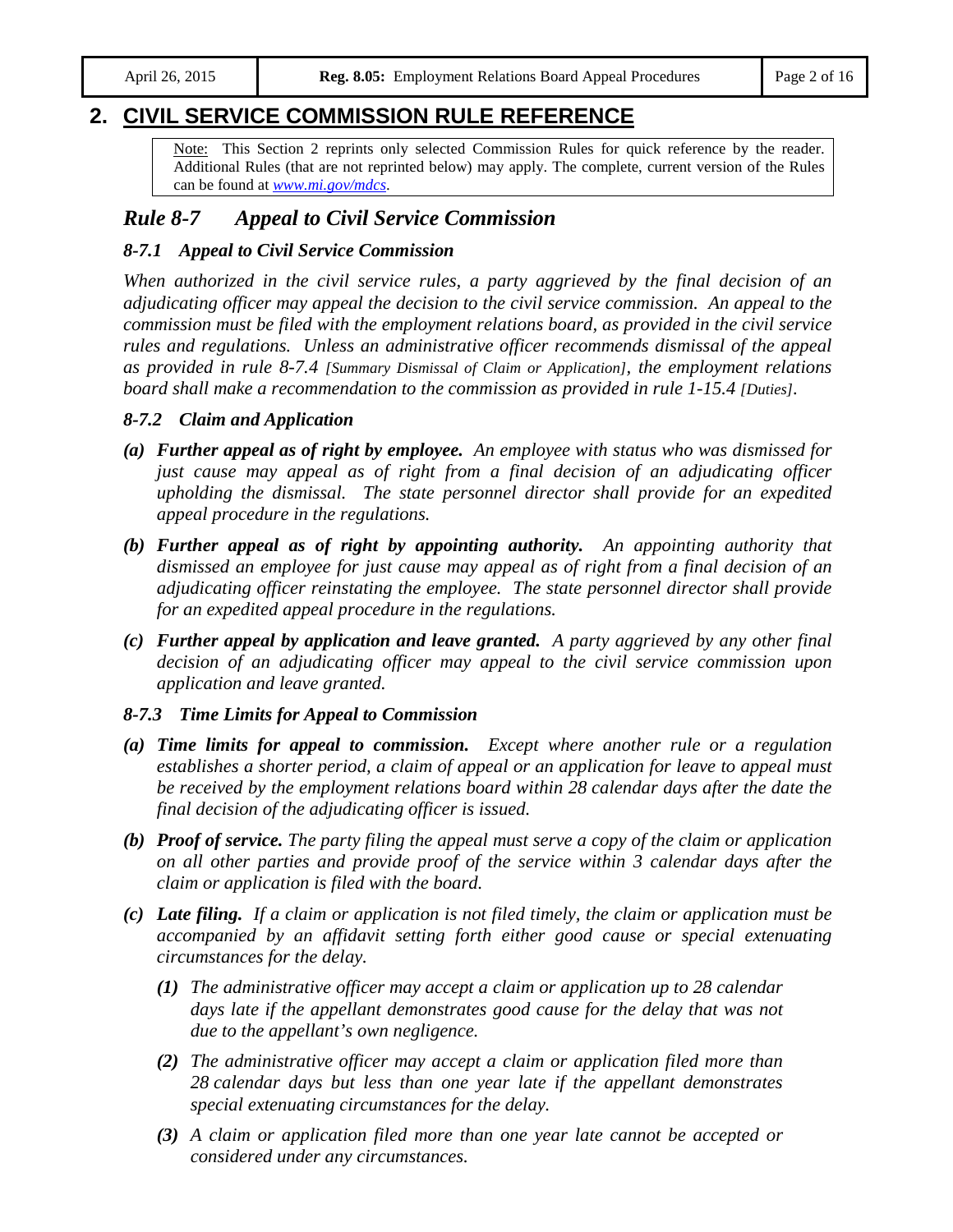#### *8-7.4 Summary Dismissal of Claim or Application*

*A civil service administrative officer may recommend that the civil service commission summarily dismiss a claim or application for any of the following reasons:*

- *(a) Not authorized. The appellant is not authorized to file the appeal or the claim or application is not subject to review by the commission.*
- *(b) Lack of jurisdiction. Civil service staff or the civil service commission lacks jurisdiction over a necessary party or over the subject matter of the appeal.*
- *(c) Untimeliness. The claim or application is untimely.*
- *(d) Another action pending. Another civil service action has been initiated between the same parties involving substantially the same matter.*
- *(e) Barred by prior claim. Substantially the same matter was adjudicated to finality in another action between the same parties.*
- *(f) Failure to respond. A grievant or technical complainant fails to respond to a deficiency notice issued by civil service staff, as provided in the civil service rules and regulations.*

#### *8-7.5 Grounds for Granting an Application for Leave to Appeal*

- *(a) Procedure. If an administrative officer does not recommend summary dismissal of the application for leave to appeal, the employment relations board shall consider the application as provided in rule 1-15.4(b) [Duties] and the applicable regulations.*
- *(b) Grounds for granting leave to appeal. In the discretion of the civil service commission, leave to appeal may be granted in any matter in which it is alleged that (1) the decision of the adjudicating officer is erroneous, (2) the decision violates article 11, section 5, of the Michigan constitution or is otherwise contrary to law, including the civil service rules and regulations, or (3) the question presented is of major significance to the classified service.*

## *8-7.6 Decision by Civil Service Commission*

*The civil service commission shall review and act on the recommendation of the administrative officer or the employment relations board, as provided in rule 1-15.5 [Final Action by the Commission].*

## *8-7.7 Effective Date of Decision of Commission*

*A decision of the civil service commission is effective when issued unless a different effective date is specified in the decision.*

## *8-7.8 Commission May Assume Jurisdiction*

*The civil service commission reserves the authority to assume jurisdiction and to take appropriate action in any proceeding at any time before the employment relations board issues its final recommendation.*

## *8-7.9 Appeal of Final Commission Decision to Circuit Court*

*(a) Service of complaints and petitions for review. If authorized by law, a party may file a petition for review of a final decision of the civil service commission in the Michigan circuit court. Any complaint or petition filed challenging any decision, rule, or regulation of the commission must name the commission as a party and must be served on the commission at the office of the state personnel director in Lansing, Michigan.*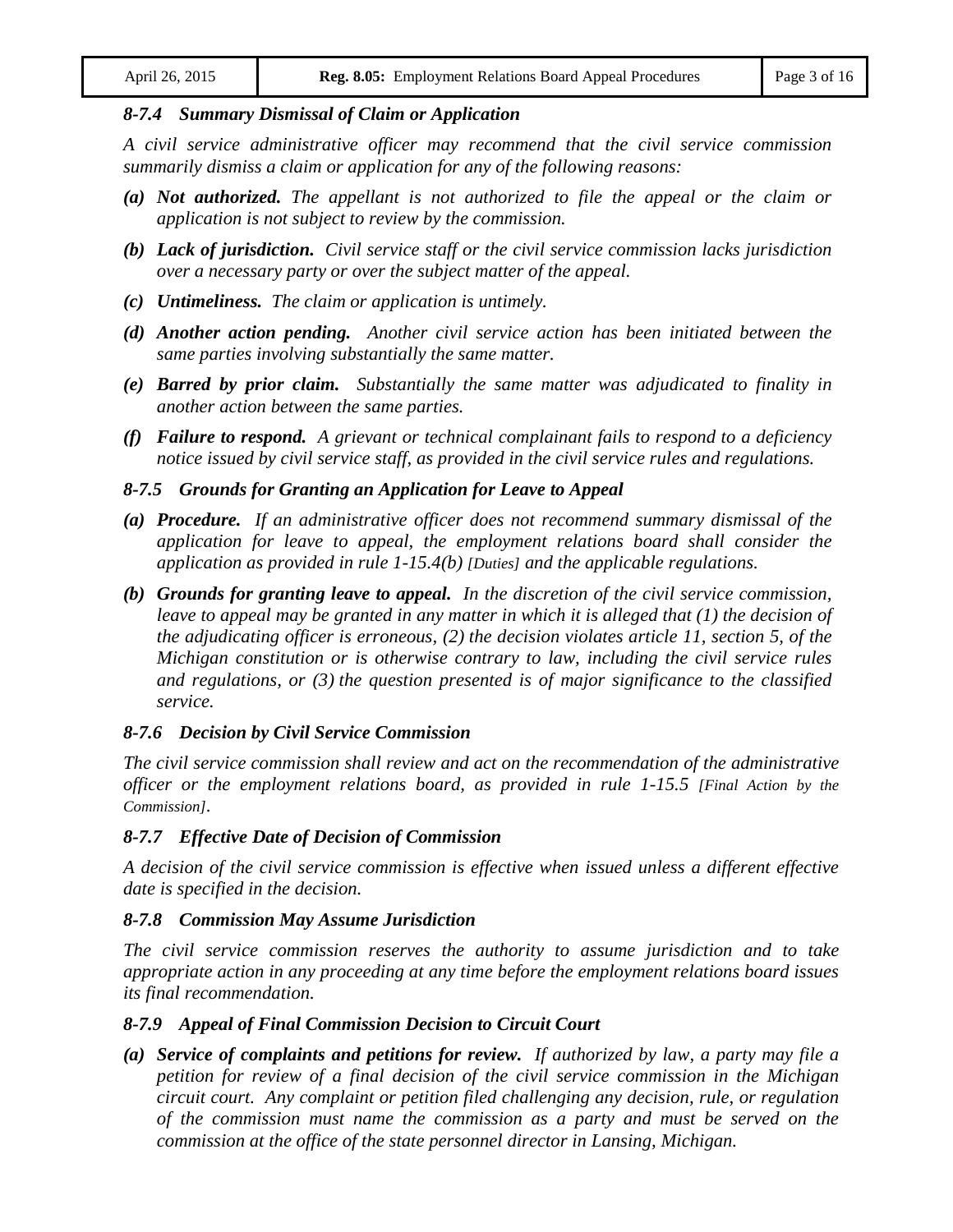*(b) Settlement of claims and lawsuits. Where a proposed agreement resolving a claim or lawsuit contains a provision pertaining to a decision, rule, or regulation of the commission, the appointing authority or its designee shall consult with the state personnel director or the director's designee before the agreement is finalized to insure that it is consistent with all civil service decisions, rules, and regulations. The commission is not bound by any provision pertaining to a civil service decision, rule, or regulation unless the director or the director's designee has approved the provision.*

# **3. DEFINITIONS**

# **A. Civil Service Commission Rule Definitions**

- 1. *Adjudicating officer means the state personnel director or other civil service administrative officer, technical review officer, hearing officer, arbitrator, or other officer authorized to make a decision reviewable by the civil service commission.*
- 2. *Administrative officer means the state personnel director or a person authorized by the state personnel director to take administrative action on matters filed with civil service staff or the civil service commission.*
- 3. *Board means the employment relations board.*
- 4. *Commission means the Michigan civil service commission.*
- 5. *Good cause means an acceptable excuse for failing to file or take other required action timely.* Good cause *does not include a person's own carelessness, negligence, or inattention to the filing or other requirements.*
- 6. *Special extenuating circumstances means a compelling excuse for the failure to file a matter timely that arises out of one of the following:*
	- *(a) An intentionally or fraudulently misleading action by an appointing authority or party that prevented the filing.*
	- *(b) Serious physical or mental incapacity of the person that prevented the filing.*
	- *(c) Extraordinary unforeseen circumstances outside the control of the person that prevented the filing.*
- 7. *Technical decision includes each of the following individual decisions:*
	- *(a) Technical classification decision means a civil service staff decision (1) classifying a position in the classified service or (2) making a working-out-ofclass determination.*
	- *(b) Technical disbursement decision means a civil service staff decision authorized under rule 7-6 [Prior Written Approval by Civil Service Staff] or rule 7-7 [Preauthorized Approval] regarding disbursements for personal services.*
	- *(c) Technical appointment decision means (1) a decision of an appointing authority appointing a candidate to a position in the classified service or (2) a decision of civil service staff certifying or revoking an appointment to a position in the classified service.*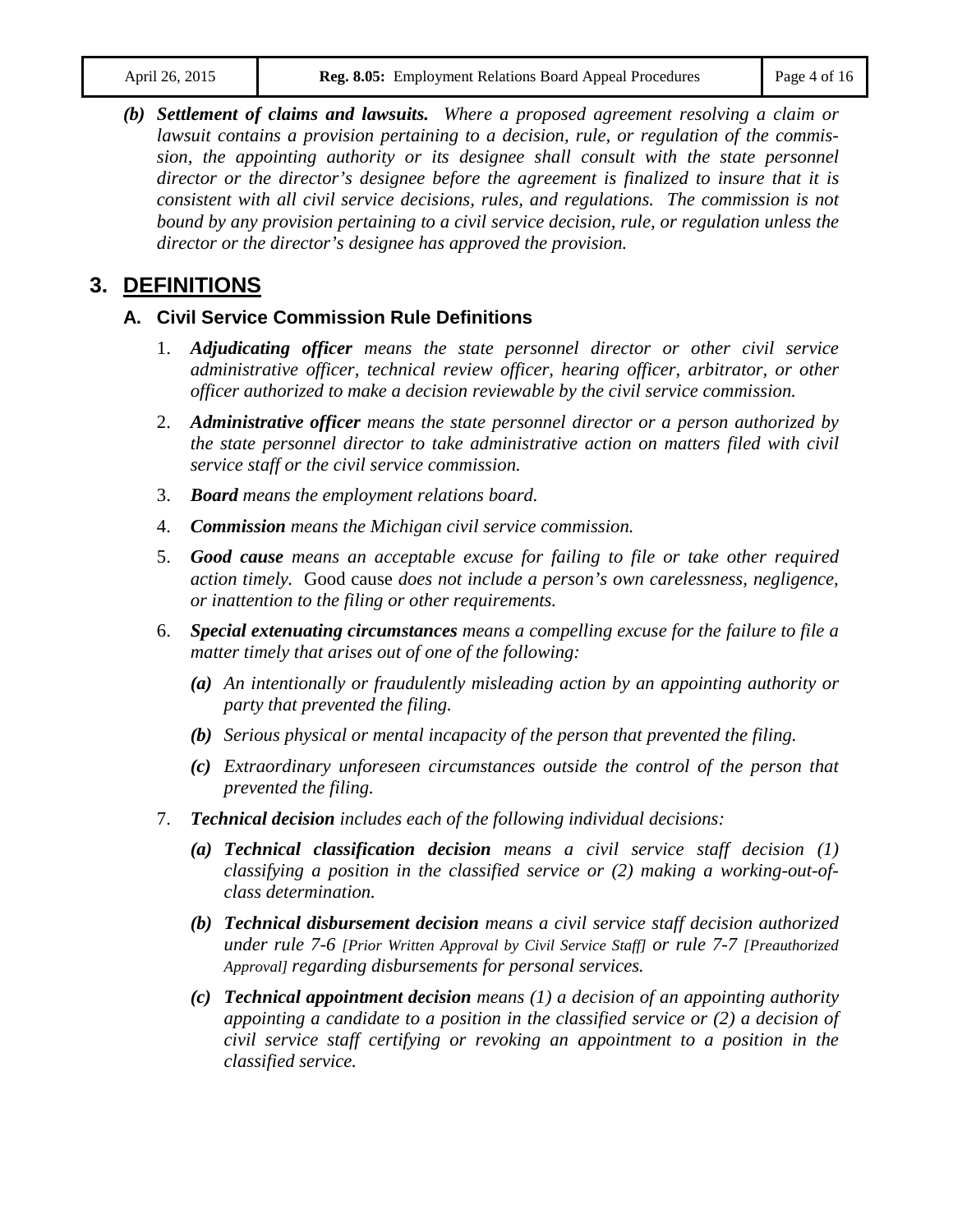## **B. Additional Definitions as used in this Regulation**

- 1. *Authorized representative* means a person authorized by a party in a proceeding before the Board or Commission to appear for and represent the interests of the party.
- 2. *Concurrently serve* means, on the same day that a document is filed with the Board, to (1) deliver by hand, (2) send by first-class or certified mail, (3) or send to an authorized email address.
- 3. *Contested hearing* means a quasi-judicial proceeding before a hearing officer in which the parties, after notice, may introduce documentary evidence, examine and cross-examine witnesses under oath, and submit arguments.
- 4. *File* means sending a document to the Board at [MCSC-ERB@mi.gov](mailto:MCSC-ERB@mi.gov) or by other method specifically and previously approved by the Board's administrative officer.
- 5 *Proof of service* means a statement filed with the Board certifying the date and method by which a party served a copy of a document on another party.

# **4. STANDARDS**

- **A. Appellate Jurisdiction of Employment Relations Board.** An appeal to the Civil Service Commission may be filed from the following decisions, for which the Employment Relations Board exercises appellate jurisdiction for the Commission:
	- 1. **Grievance appeals.** Claims of appeal as of right and applications for leave to appeal from final decisions of adjudicating officers, under rule 8-2.5.
	- 2. **Technical review decisions.** Applications for leave to appeal final technical review decisions, under rule 8-3.
	- 3. **Labor relations appeals.** Applications for leave to appeal labor relations decisions of the State Personnel Director or other Civil Service staff, including decisions concerning the following:
		- a. Prohibited subjects of bargaining, under rule 6-3.5.
		- b. Recognition and unit determinations, petitions for unit elections, or excluded position determinations, under rule 6-6.
		- c. Unfair labor practice charges or other final labor relations decision, under rule 6-14.3.
		- d. Fines on employees or labor organizations for engaging in, promoting, encouraging, or supporting strikes, under rule 6-15.
	- 4. **Other decisions.** Applications for leave to appeal other decisions of the State Personnel Director or other Civil Service staff, when authorized by the Civil Service rules or regulations, including the following:
		- a. Disbursements for personal services, under rule 7-9.
		- b. Drug testing of new hires, under Rule 2-7.4(b).
		- c. Benefits under group insurance plans, under Regulation 5.18.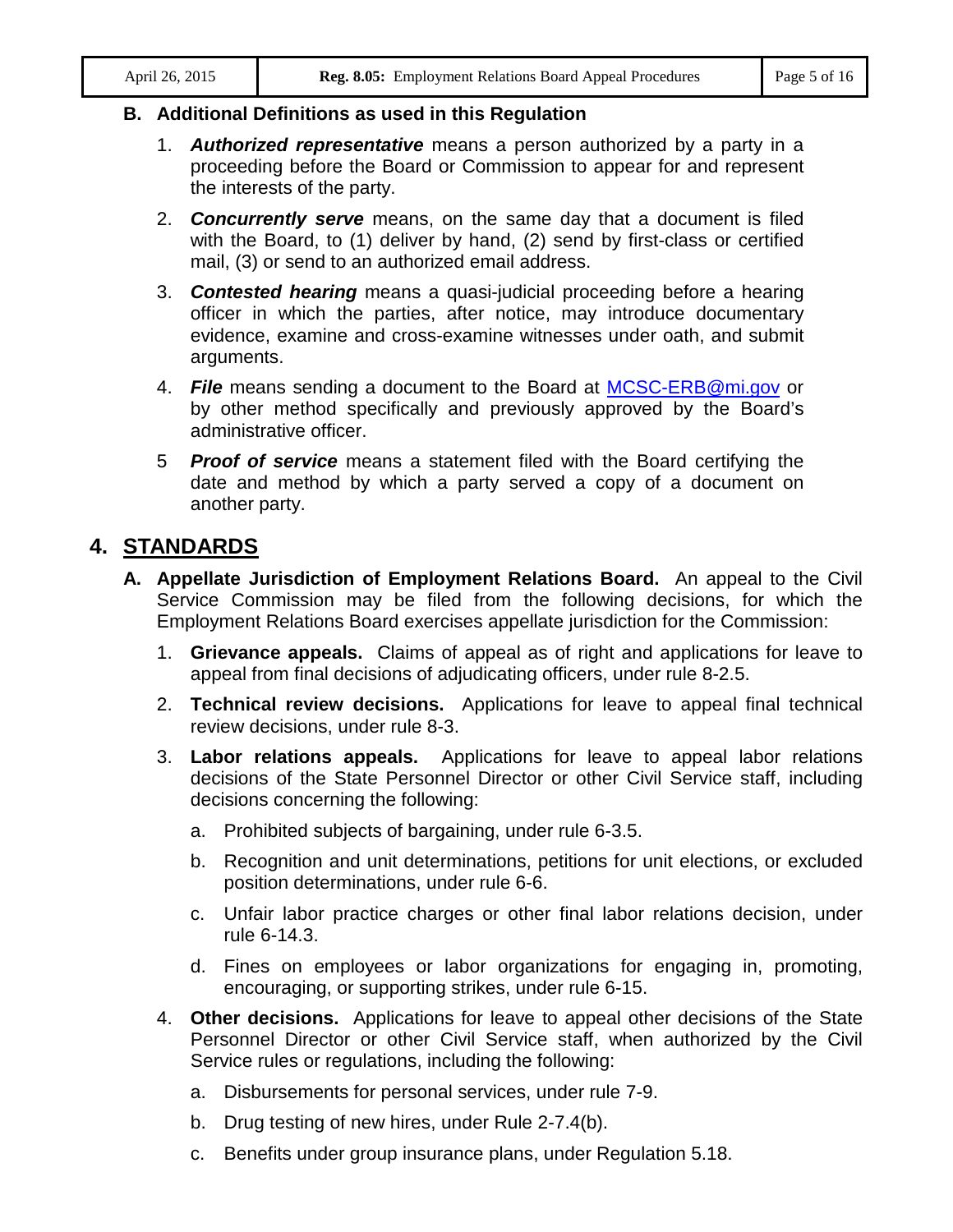# **B. General Procedure.**

- 1. **Form of appeal.** Appeals to the Commission must be initiated by filing either (1) a claim of appeal as of right (claim) (Form CS-1756) to appeal a dismissal grievance or (2) an application for leave to appeal (application) (Form CS-1743) for all other appeals.
- 2. **Method of filing.** All documents must be filed with the Employment Relations Board by email at **MCSC-ERB@mi.gov**. The Board's administrative officer may authorize an alternative filing method upon a party's timely request received before a filing deadline passes.
- 3. **Filing deadline.** The party filing an appeal (appellant), whether by claim or application, must ensure **receipt** of the appeal by the Board within **28 calendar days** after the date the final decision of the adjudicating officer is **issued**. Any document filed with the Board is considered filed when the Board **receives** the document, as provided in Regulation 8.06 [Computing Time and Filing Documents].
- 4. **Signature required. Any** document filed with the Board must be **signed and dated** by the filing party or the filing party's authorized representative. Photocopied or electronic signatures are acceptable.
- 5. **Service on other parties required.** A party that files **any** document with the Board must **concurrently** serve a copy of the document on all other parties. In a group grievance, a party serving a group only must serve a copy on the group's authorized representative. In an appeal of a technical review decision or State Personnel Director decision, the adjudicating officer who issued the decision participates in Board proceedings as an interested party and must be served.
- 6. **Proof of service required.** A party that serves a copy of **any** document on other parties must file a proof of service with the Board within three calendar days after the served document is filed with the Board. If a party has been provided authorized emails from **all** other parties and their representatives, including a cc to all with the filing satisfies the proof of service requirement. Otherwise, a proof of service containing substantially all information in Form CS-1740, from [www.mi.gov/erb,](http://www.mi.gov/erb) must be filed. The Board will not accept as proof of service a general statement in a cover letter or filing that other parties have been copied.

# 7. **Identification.**

- a. The appeal must contain the appellant's (1) name, (2) employee identification number, (3) employing agency, (4) mailing address, (5) telephone number, and (6) email address.
- b. If the appellant has an authorized representative, the appeal must contain the representative's (1) name, (2) organization, (3) mailing address, (4) telephone number, and (5) email address.
- 8. **Changing representatives.** If a party changes authorized representatives, the party or new representative must (1) provide the Board in writing the information in Standard 4.B.7.b for the new authorized representative, (2) concurrently serve a copy of the notice on all other parties, and (3) file proof of service with the Board.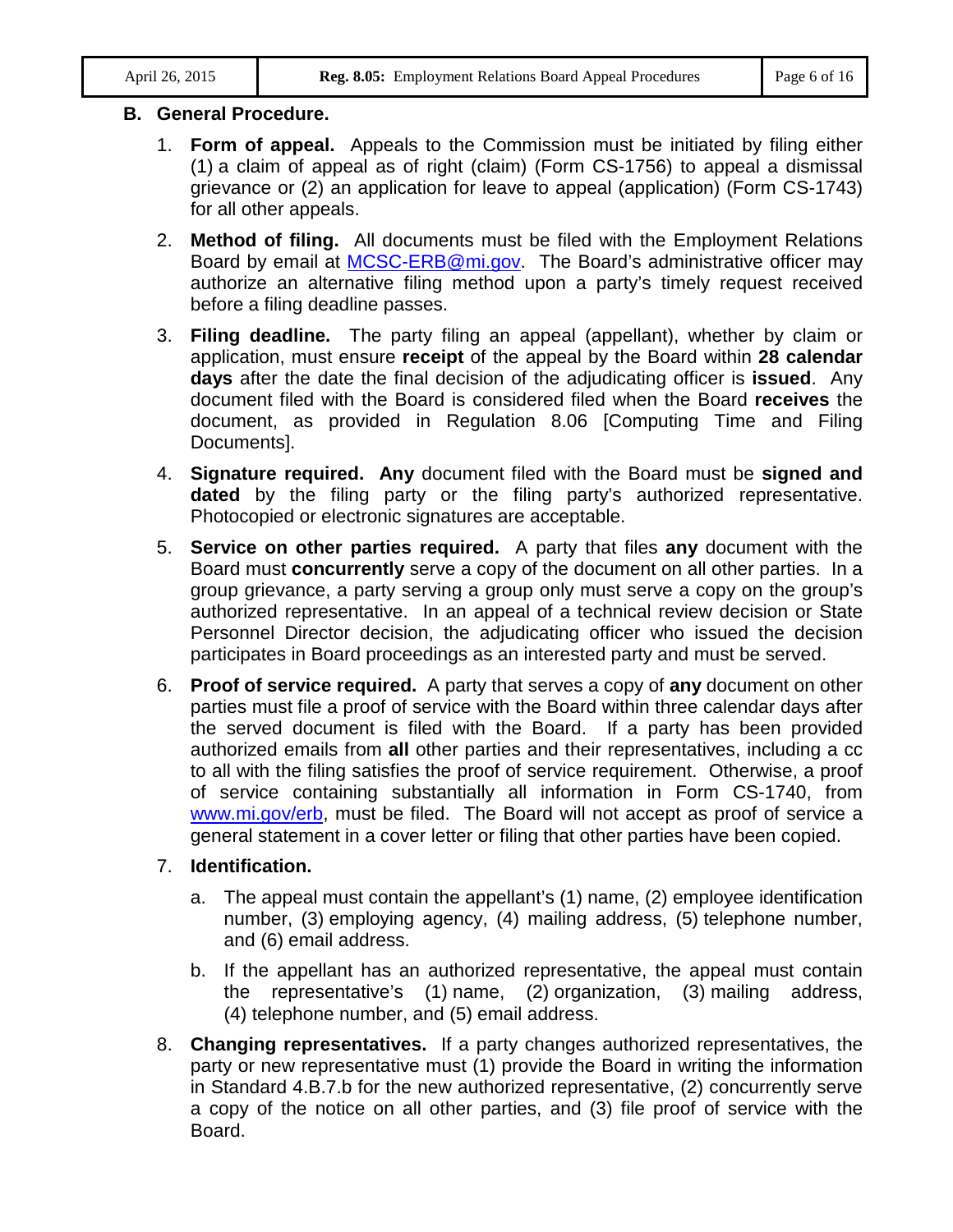## 9. **Cross-appeals.**

- a. Any other party may file a cross-appeal within 14 calendar days after a claim or application is filed with the Board.
- b. To perfect a cross-appeal, a cross-appellant must file (1) a signed concise statement of cross-appeal, (2) a cross-appeal brief, and (3) proof of service. The statement and brief must comply with the content and filing requirements for the underlying appeal.
- c. A cross-appeal may be prosecuted even if the adverse party's appeal is abandoned or dismissed.
- 10. **Stipulations.** The parties may stipulate in writing to any matter pertaining to the appeal, including the composition of the record. All stipulations must comply with Civil Service rules and regulations and are subject to acceptance by the Board.
- 11. **Computing time and filing documents.** Unless otherwise specifically provided, Regulation 8.06 [Computing Time and Filing Documents] applies to all proceedings of the Board and Commission.
- 12. **Limit on communications.** The Board and its administrative officer shall not communicate privately with parties or authorized representatives on the facts or merits of a pending matter. Private communications for scheduling and administrative matters unrelated to the facts or merits are allowed. The Board does not consider additional or rebuttal briefs, unless specifically requested by the Board or authorized in this regulation.

# **C. Claim of Appeal as of Right (Claim).**

- 1. **Authorized.** Only the following may file a claim of appeal as of right:
	- a. A nonexclusively represented employee (NERE) with status aggrieved by a final decision of an adjudicating officer upholding the employee's dismissal for just cause.
	- b. An agency aggrieved by a final decision of an adjudicating officer reinstating a NERE dismissed for just cause.
- 2. **Eligibility.** A dismissal for just cause is the permanent termination of the employment relationship of a NERE with status for just cause. It does not include, for example, the following: (a) termination of a probationary employee without status; (b) layoff; (c) separation from the classified service at the end of a leave of absence; (d) revocation of an appointment authorized in rule 3-6; (e) separation of an employee in a limited-term appointment at or before the end of the term of appointment due to lack of work or funding; or (f) separation of a member of the Senior Executive Service (SES) or Senior Executive Management Assistant Service (SEMAS) when the employee's appointment expires if the employee did not have status when appointed to the SES or SEMAS.
- 3. **Contents of claim.** The claim must contain substantially all the information required in Form CS-1756, which is available from the Board or [www.mi.gov/erb.](http://www.mi.gov/erb) The claim must clearly identify the decision appealed (including the case name, decision number, and Civil Service reference number). The appellant's brief in the support of the claim must accompany the claim and must include the following: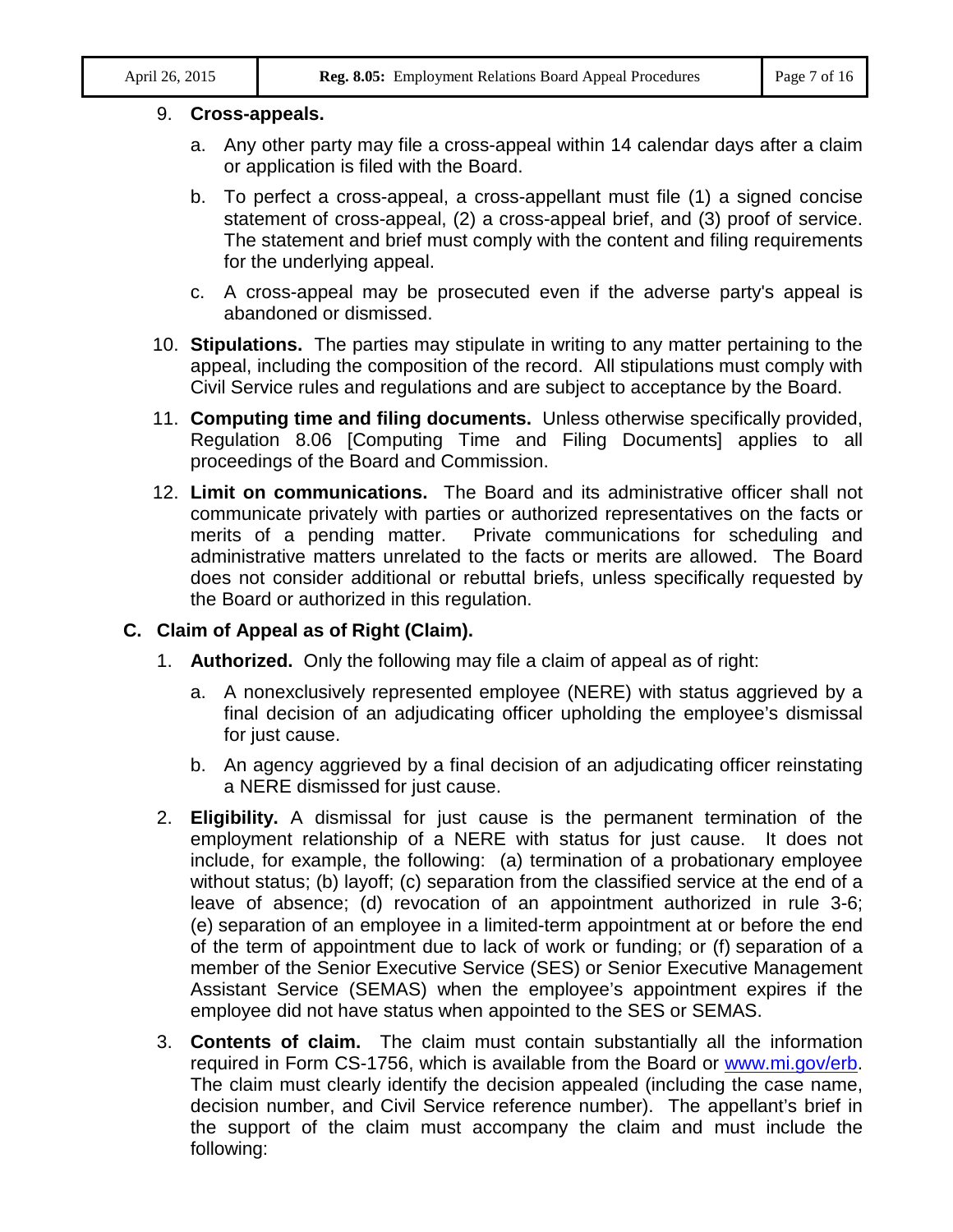- a. A statement identifying one or more ground for modification or reversal listed in Standard 4.O.1 on which the appellant relies.
- b. A statement of the facts and law supporting the appellant's argument.
- c. Identification of the documents, testimony, or other facts in the record and the rules, regulations, agency work rules, or other law on which the appellant relies.
- 4. **Brief of responding parties.** An appellee or cross-appellee must file any response brief and proof of service to the Board within 28 calendar days after the claim is filed with the Board.

# **D. Application for Leave to Appeal (Application).**

- 1. **Authorized.** If a claim of appeal as of right is not authorized, a party aggrieved by a final decision of an adjudicating officer may appeal to the Board upon application and leave granted when authorized in the Civil Service rules and regulations.
- 2. **Contents of application.** The application must contain substantially all the information required in Form CS-1743, which is available from the Board or [www.mi.gov/erb,](http://www.mi.gov/erb) including the following:
	- a. **Decision appealed.** The identity of the decision appealed, including the case name, decision number, and Civil Service reference number. If an arbitrator's decision issued under Regulation 8.01 is appealed, the appellant must file a copy of the decision with the application.
	- b. **Concise statement of material proceedings.** A concise description of the material events, dates, and decisions leading to the application.
	- c. **Grounds for appeal.** A sufficient explanation establishing one or more of the following grounds for appeal:
		- (1) The decision of the adjudicating officer is erroneous.
		- (2) The decision violates article 11, section 5 of the Michigan Constitution or is otherwise contrary to law, including the Civil Service rules and regulations.
		- (3) The question presented is of major significance to the classified service.
- 3. **Response to application.** Any other party to the decision appealed must file any response and proof of service within 28 calendar days after the application is filed with the Board. The response must contain substantially all the information required in Form CS-1754, which is available from the Board or [www.mi.gov/erb.](http://www.mi.gov/erb) The response must clearly identify the decision (including the case name, decision number, and Civil Service reference number). If the original application is deficient, the Board may issue notice of an amended deadline for response to allow other parties an appropriate opportunity to respond.
- **E. Summary Dismissal of Claim or Application.** Before the Board considers an appeal, its administrative officer may recommend summary dismissal to the Commission for the reasons listed below. The recommendation is transmitted directly to the Commission for review and final action.
	- 1. **Not authorized.** The appellant is not authorized to file the appeal.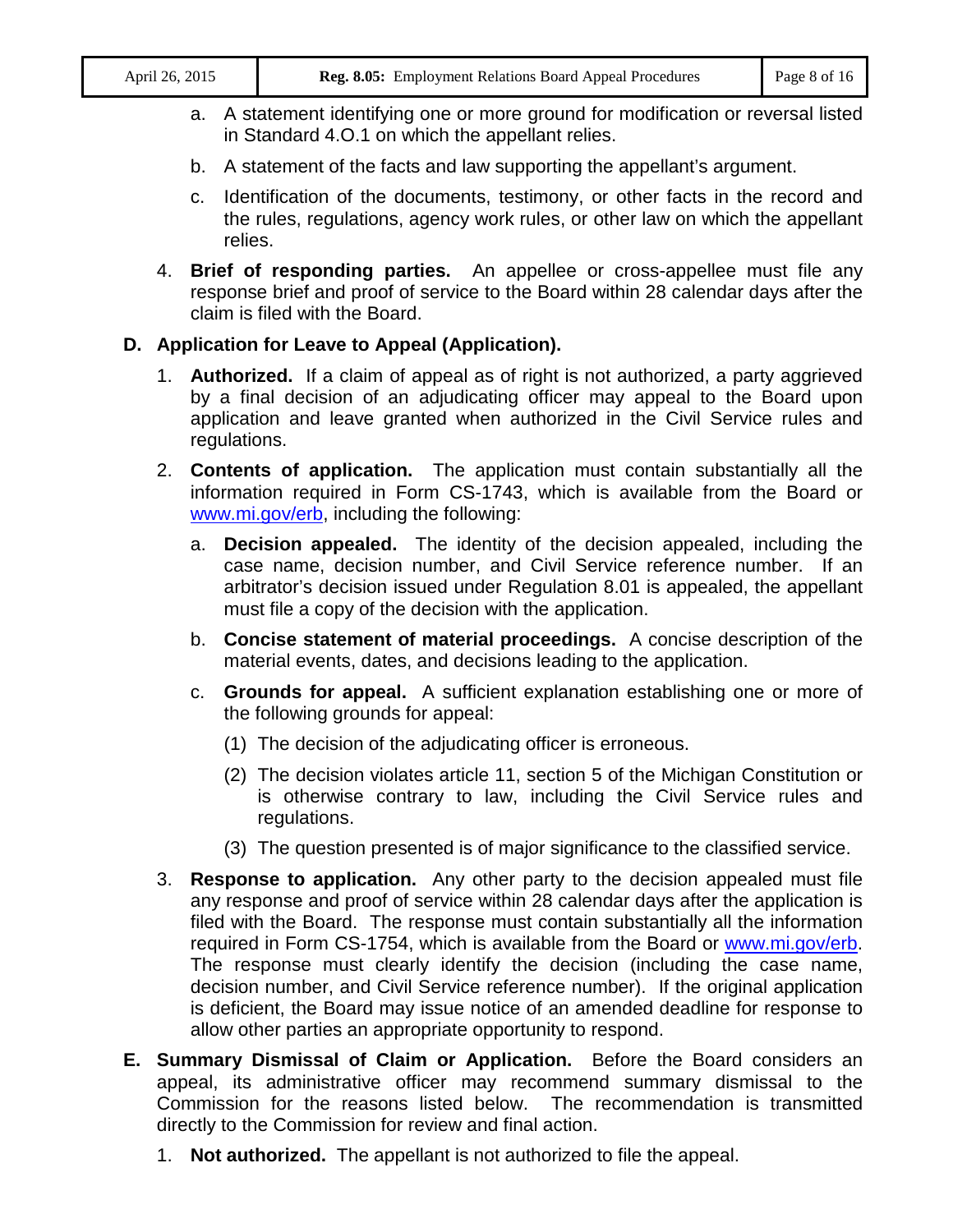- 2. **Lack of jurisdiction.** Civil Service or the Commission lacks jurisdiction over a necessary party or the subject matter of the appeal.
- 3. **Untimeliness.** The appeal is late.
- 4. **Another action pending.** Another Civil Service action has been initiated between the same parties involving substantially the same matter.
- 5. **Barred by prior action.** Substantially the same matter was adjudicated to finality in the Civil Service system in another action between the same parties.
- 6. **Failure to respond.** The party failed to perform properly and timely any act required by the Civil Service rules or regulations, administrative officer, Board, or Commission.
- 7. **Failure to state a claim.** The appeal failed to allege and address any ground for granting leave to appeal under Rule 8-7.5.
- **F. Consideration of Application.** If the Board's administrative officer does not recommend summary dismissal, the Board shall review the merits of the grounds for the application and issue a recommendation to the Commission.
	- 1. **Grounds for granting application.** The Board may recommend that the Commission grant the application if it determines that any ground for appeal in Rule 8-7.5(b) is met.
	- 2. **Recommendation.**
		- a. **Denial of application.** If the Board recommends denying the application, the Board shall issue a recommendation to the Commission for final action.
		- b. **Grant of application.** If the Board recommends granting the application, the Board may concurrently make its recommendation on the merits of the appeal or may conduct further proceedings before issuing a separate recommendation on the merits. The Board may notify parties of a schedule for any additional briefs or oral arguments that the Board deems necessary. The Board's recommendation to grant leave is reviewed by the Commission when reviewing the Board's final recommendation on the merits of the application.
	- 3. **Remand.** The Board may remand a case for further action. Unless the Board expressly retains jurisdiction, a case is remanded without prejudice to filing a new application from any further final decision of the adjudicating officer. A remand order is not appealable to the Commission as a final recommendation of the Board.

## **G. Extensions of Time.**

1. **Incomplete filing.** If a party in good faith files a timely claim, application, brief, or other pleading that does not substantially comply with the Civil Service rules and regulations, the Board's administrative officer shall issue a deficiency notice to the party and allow **14 calendar days** to correct the deficiency.

## 2. **Extension before deadline.**

a. **Stipulation.** The parties may stipulate in writing to an extension of time to file a claim, application, brief, or other pleading. The Board must receive any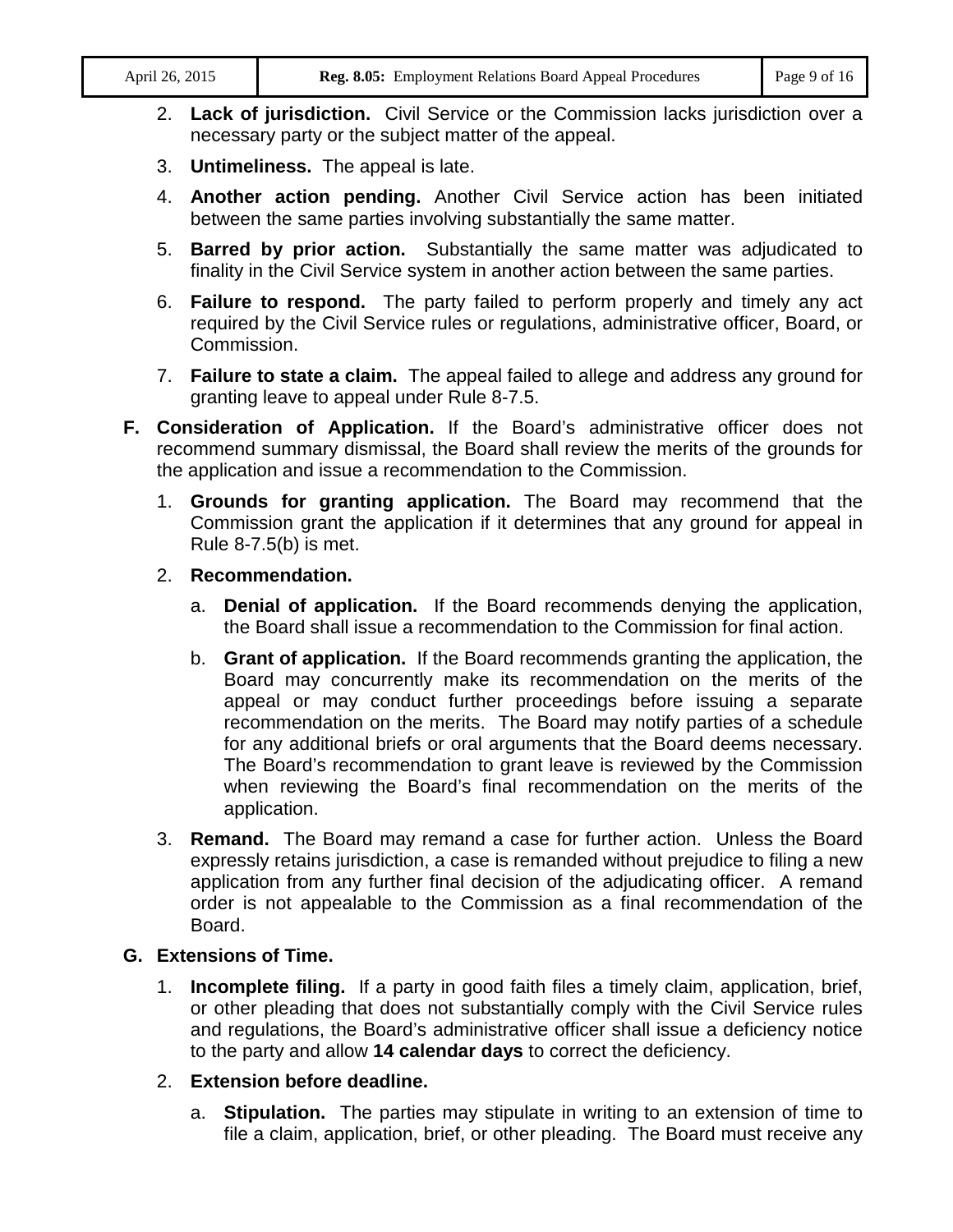stipulation **before** the original deadline passes. A stipulated extension cannot exceed 28 calendar days.

- b. **Advance request.** A party may file an extension request in writing with the Board. Any request must be received **before** the filing deadline. The Board's administrative officer may grant an extension if the administrative officer finds sufficient justification.
- 3. **Late filing.** Any late appeal, motion, or other document must be accompanied by a written explanation for the lateness. If no explanation is provided, the administrative officer must send a deficiency notice. If the party fails to establish the required good cause or special extenuating circumstances or does not timely correct the deficiency, the appeal is dismissed as late or for failure to respond. The Board or its administrative officer may ask the other parties to respond to the explanation, if deemed necessary.
	- a. **1 to 28 days.** The Board's administrative officer shall deny as untimely any document received up to 28 calendar days late, unless the filing party establishes good cause that was not due to the party's own negligence.
	- b. **29 days but less than 1 year.** The Board's administrative officer shall deny as untimely any document received more than 28 calendar days but less than 1 year late, unless the filing party establishes special extenuating circumstances.
	- c. **1 year or more.** The Board's administrative officer shall deny as untimely, without notice of deficiency, any document received 1 year or more late.

# **H. Effect of Filing Appeal.**

- 1. **After final decision of adjudicating officer.**
	- a. **Exclusive jurisdiction.** Once an appeal from a final decision of an adjudicating officer is perfected, the Board exercises exclusive jurisdiction, subject to assumption of jurisdiction by the Commission.
	- b. **Stay of final grievance decision.** A grievance decision of an adjudicating officer is final and binding on the parties 29 calendar days after issuance, unless either (1) the decision provides for a later effective date or (2) a party files an appeal to the Commission within 28 calendar days after issuance.
		- (1) Unless all parties agree otherwise, the status of the parties and their relationships at the time of the decision remain unchanged during the 28 day period after the final decision is issued.
		- (2) If a party files a timely and proper appeal within the 28-day period, the effective date of the decision is automatically stayed pending further order of the Board or Commission.
		- (3) If no party intends to appeal a final decision, the parties may implement the decision anytime.
		- (4) If no party has filed an appeal within 28 calendar days after the final decision is issued, the decision is effective on the 29th day and the parties must promptly comply with its terms.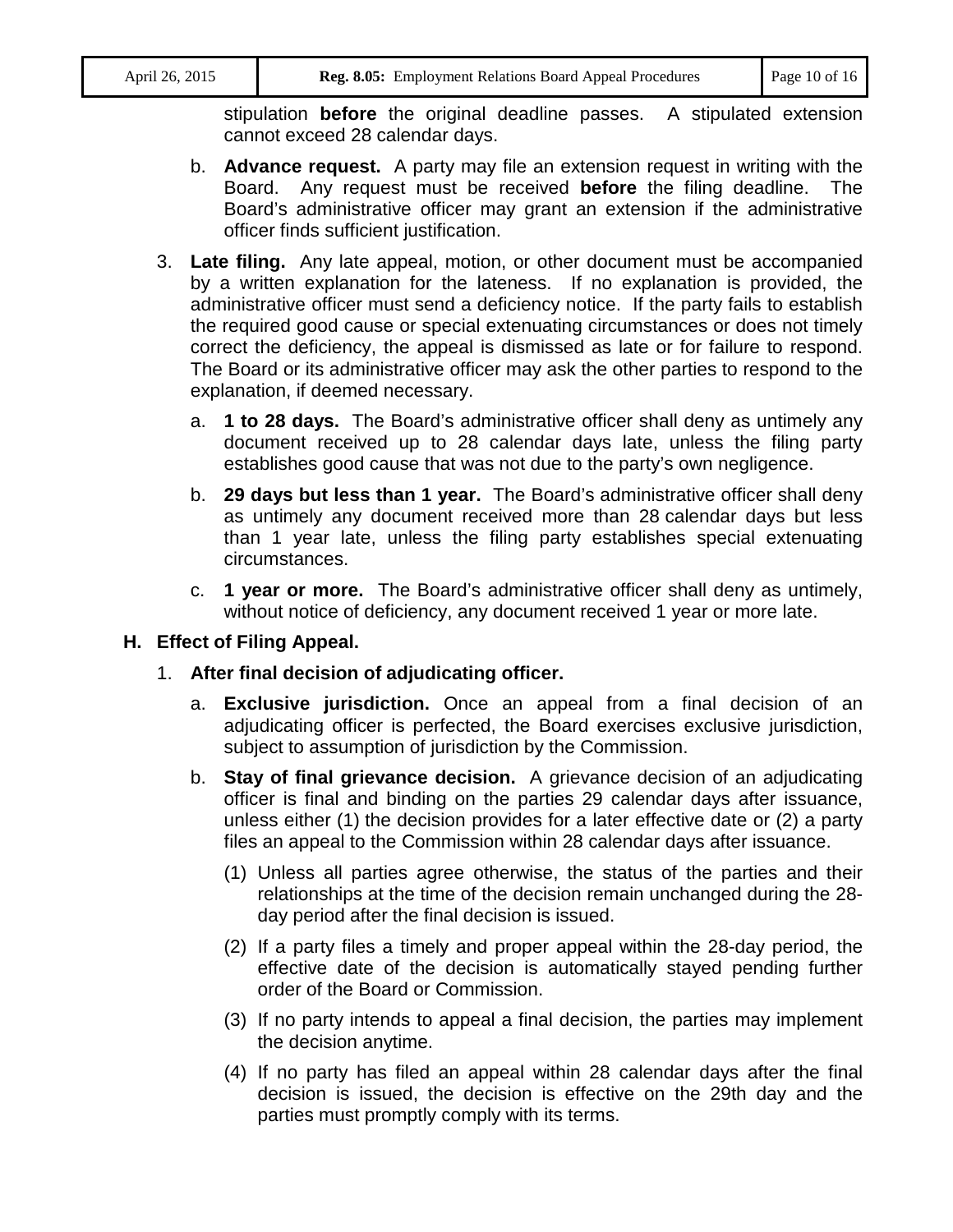- (5) If a motion to reinstate a stay is concurrently filed with a late appeal accepted under Standard 4.G.3, the Board may reinstate the stay if in the interests of justice.
- c. **Reinstatement or restoration of base pay.** If a final decision of an adjudicating officer orders an agency to reinstate a grievant who was dismissed for just cause, the agency, as a condition of appeal to the Commission, must temporarily either (1) reinstate the grievant or (2) restore the grievant's base pay and medical, dental, and vision insurance.
- d. **Unit representation determination.** If the state employer or a labor organization files a timely application for leave to appeal a unit determination decision of the State Personnel Director, the decision is stayed pending further order of the Board or Commission.

# 2. **Before final decision of adjudicating officer.**

- a. **Interlocutory appeal.** A party may file an application for interlocutory appeal from an interim decision of an adjudicating officer. The appellant must file any application and proof of service within 14 calendar days after the date of the interim decision. The application must concisely describe the material events, dates, and decisions leading to the interlocutory appeal, allege grounds for appeal, and establish one of the following conditions:
	- (1) **Certification.** The adjudicating officer has certified that the interim decision involves a controlling question of law or procedure for which (1) there is substantial ground for difference of opinion and (2) an immediate appeal will materially advance the case's ultimate resolution.
	- (2) **Irreparable harm.** If the relief requested is not granted, the appellant will suffer irreparable harm by awaiting final decision in the case.
- b. **Response.** Any other party must file any response to the application and proof of service within 14 calendar days after the date the application is filed.
- c. **Stay of proceedings.** Proceedings before the adjudicating officer are not stayed by filing an interlocutory appeal, unless the adjudicating officer expressly orders a stay.

# **I. Special Procedures.**

- 1. **Expedited procedure.** After notice to the parties, the Board may shorten the time to file responses, dispense with briefs, require simultaneous briefs, call for immediate appearance for oral argument, or otherwise expedite any proceeding.
- 2. **Emergency appeal.** Upon (1) showing of due diligence and irreparable harm if normal practice is followed and (2) reasonable notice to all parties and opportunity for their response, the Board may grant a motion for emergency relief or appearance before the Board at its next meeting. The moving party must file the motion and proof of service.
- 3. **Other motions.** All motions, other than those justifiably made at oral argument or otherwise authorized in this regulation, must (1) be made in writing to the Board, (2) briefly state the relief sought, and (3) be accompanied by a brief or affidavits setting forth grounds for the action requested. The moving party must file proof of service of the motion. Other parties must file any written response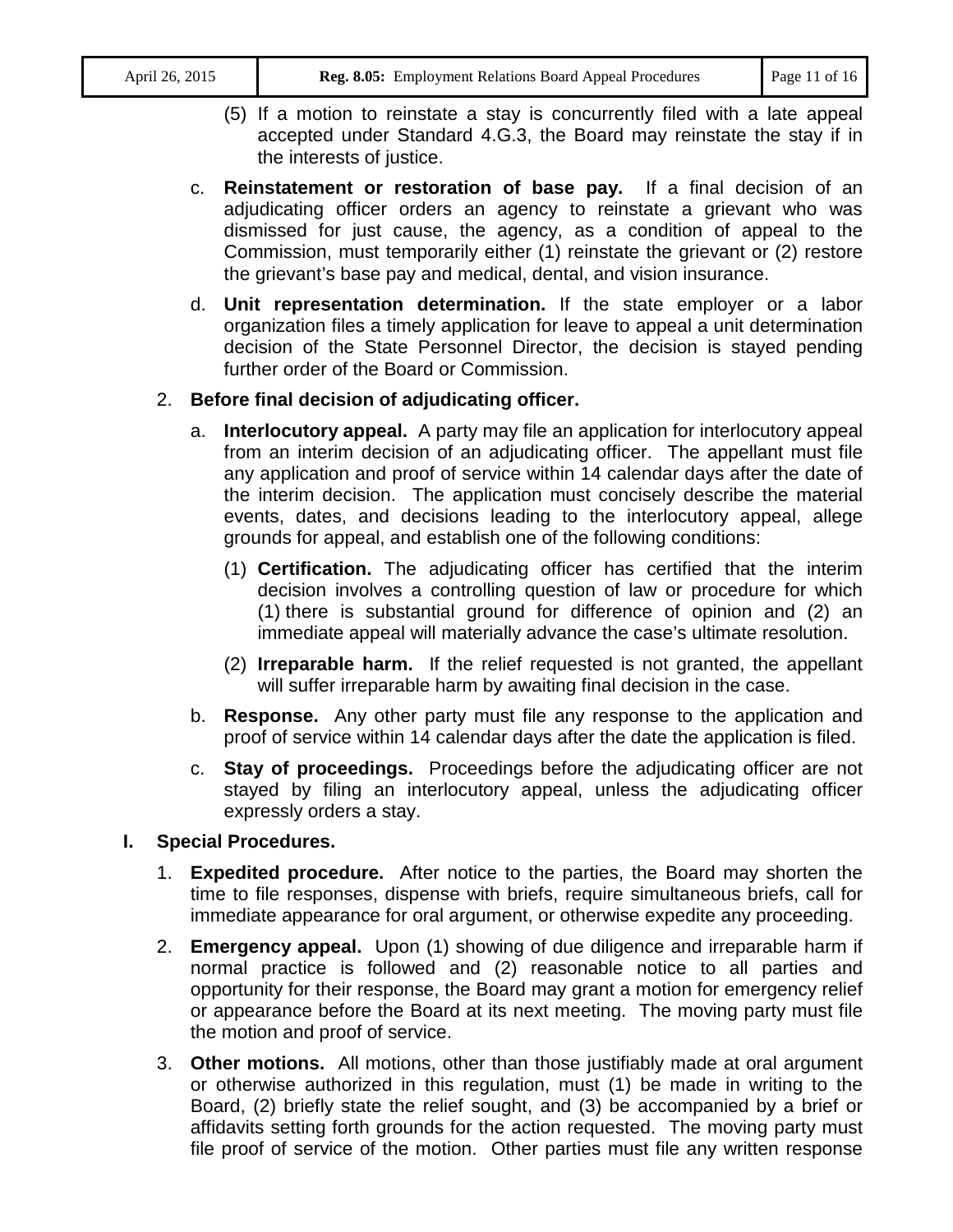and proof of service within 14 calendar days after the date the motion was filed with the Board. All motions are decided upon the documents filed with the Board, unless the Board calls for oral argument or indicates otherwise.

- 4. **Joinder.** Upon motion of a party, the Board, or its administrative officer, parties may be added, dropped, or substituted at any stage of proceedings as the Board deems appropriate.
- 5. **Consolidation.** Upon motion of a party, the Board, or its administrative officer, proceedings before the Board may be consolidated when similar or related facts or issues of law exist, if no substantial right of any party is prejudiced.
- 6. **Intervention.** Upon written motion establishing sufficient reason, the Board may permit a person, an organization, an employer, or Civil Service staff to intervene as a party or interested party before the Board. The moving party must file the motion and proof of service. The Board may request intervention or responses by non-participating persons as deemed necessary.
- 7. **Group appeals.**
	- a. In group appeals, a filing may be signed by an authorized representative for the group.
	- b. When a filing is made, the Board must be provided with the name, mailing address, and telephone number of each participant as a party in a group appeal. Group appellants must file a Form CS-1793, which is available from the Board or at [www.mi.gov/erb.](http://www.mi.gov/erb)
	- c. In group appeals, all correspondence between the Board and parties is with the authorized representative. If a party does not have an authorized representative or has more than one authorized representative, the Board shall issue appropriate orders for the conduct of proceedings.
- **J. Relief.** The Board may recommend any relief within the Commission's authority under the Constitution and Civil Service rules and regulations. This includes, but is not limited to, recommending that the Commission affirm, reverse, or modify any adjudicating officer decision or remand for further proceedings.
- **K. Record.** The original record possessed by Civil Service staff or an arbitrator must be transmitted promptly to the Board upon request.
	- 1. **Preparation of record.**
		- a. **Civil Service cases.** Unless the parties have stipulated to a record, the Board will obtain the record from the applicable Civil Service division and make it available to the parties for inspection and copying.
		- b. **Arbitration cases.** If the appeal is from a decision under the arbitration alternative under Standard 4.C of Regulation 8.01, the appellant must certify having (1) ordered a copy of the transcript of the arbitration proceedings and (2) asked the arbitrator to forward to the Board the entire record, including the original exhibits and briefs.
	- 2. **Record after contested hearing.** An appeal of a decision after a contested hearing is heard on the original papers and exhibits certified by the adjudicating officer and any transcript. The parties may stipulate to facts instead of providing a transcript. When a substantial part of the transcript has no bearing on the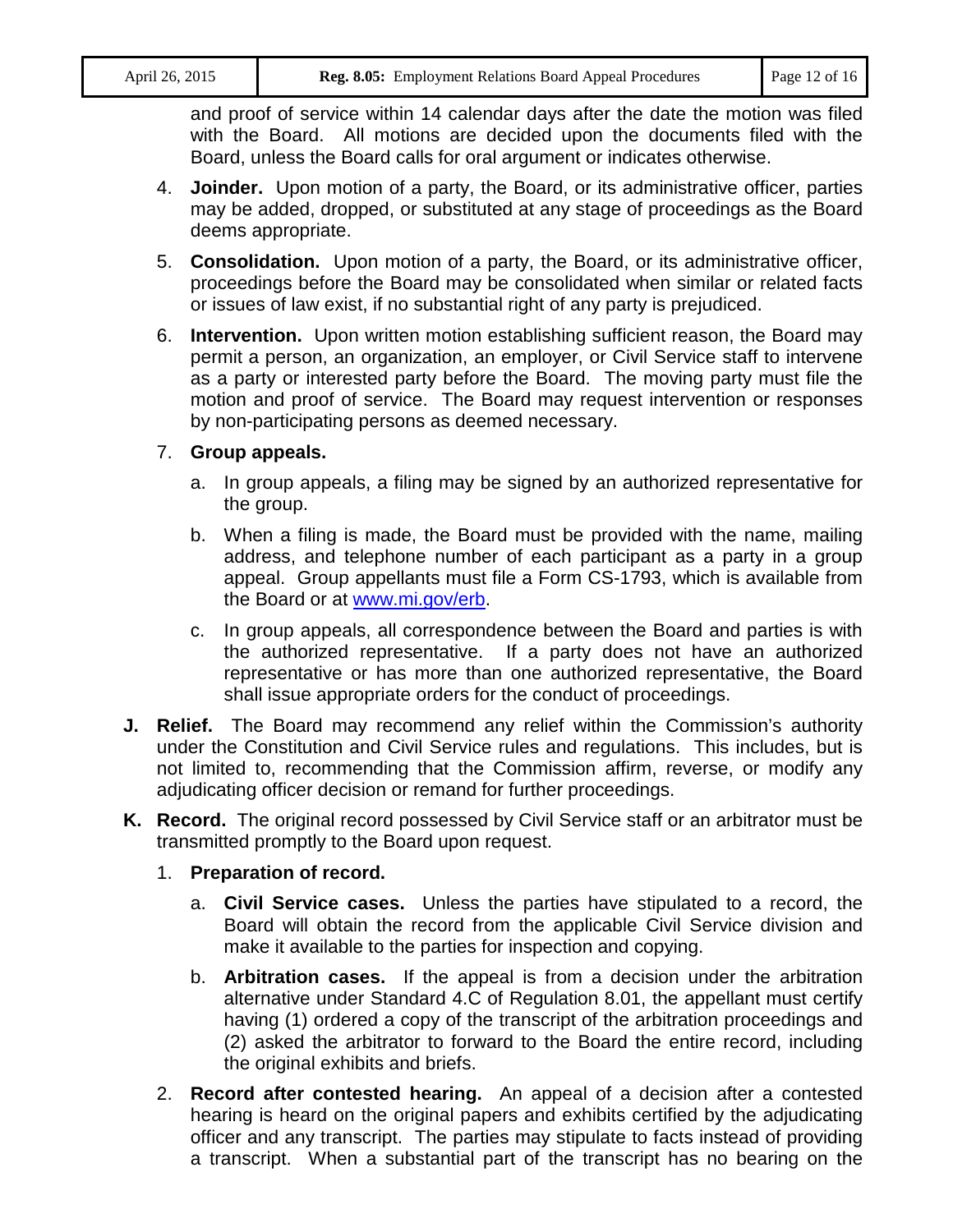appeal, the entire transcript is not required, but a party can obtain and submit all or any part of the transcript.

- 3. **Record with no contested hearing.** An appeal of a decision without a contested hearing is heard on the original papers and exhibits transmitted to the Board by the adjudicating officer. These include all original documents filed by the parties and any supplemental documents used by the adjudicating officer in rendering a decision.
- 4. **Transcript not available.** When a stenographic record was made but a transcript cannot be created, the parties may meet with the adjudicating officer to settle the record.

## 5. **Definition of Record.**

- a. **When contested hearing held.** If a contested hearing was held, the record before the Board to which the briefs are addressed, includes the following:
	- (1) The grievance record, including grievances, complaints, answers, investigative or disciplinary reports, and material correspondence at prior steps of the grievance process.
	- (2) Pleadings, papers, briefs, and correspondence properly submitted by the parties to the adjudicating officer.
	- (3) Filings, decisions, and orders of the adjudicating officer.
	- (4) Certified transcripts of proceedings.
	- (5) Exhibits admitted into evidence by the adjudicating officer or Board.
	- (6) Things judicially noticed.
	- (7) Any claim, application, or cross-appeal filed with the Board.
	- (8) Briefs, supporting documents, and affidavits filed with the Board.
- b. **When no hearing held.** If no contested hearing was held, the record before the Board to which the briefs are addressed includes the following:
	- (1) Pleadings, papers, briefs, exhibits, and correspondence properly submitted by the parties to the adjudicating officer.
	- (2) Other documents relied upon by the adjudicating officer in rendering a decision.
	- (3) Filings, decisions, and orders of the adjudicating officer.
	- (4) Any claim, application, or cross-appeal filed with the Board.
	- (5) Briefs, supporting documents, and affidavits filed with the Board.

#### **L. New Evidence.**

- 1. **Record closed.** Except for pleadings filed and decisions issued on appeal to the Board, the record is closed when the final decision of the adjudicating officer is issued.
- 2. **Motions.** When considering an appeal, the Board shall not accept new evidence except upon its own motion or written motion of a party for a legally sufficient reason. A document that could have been added to the record during earlier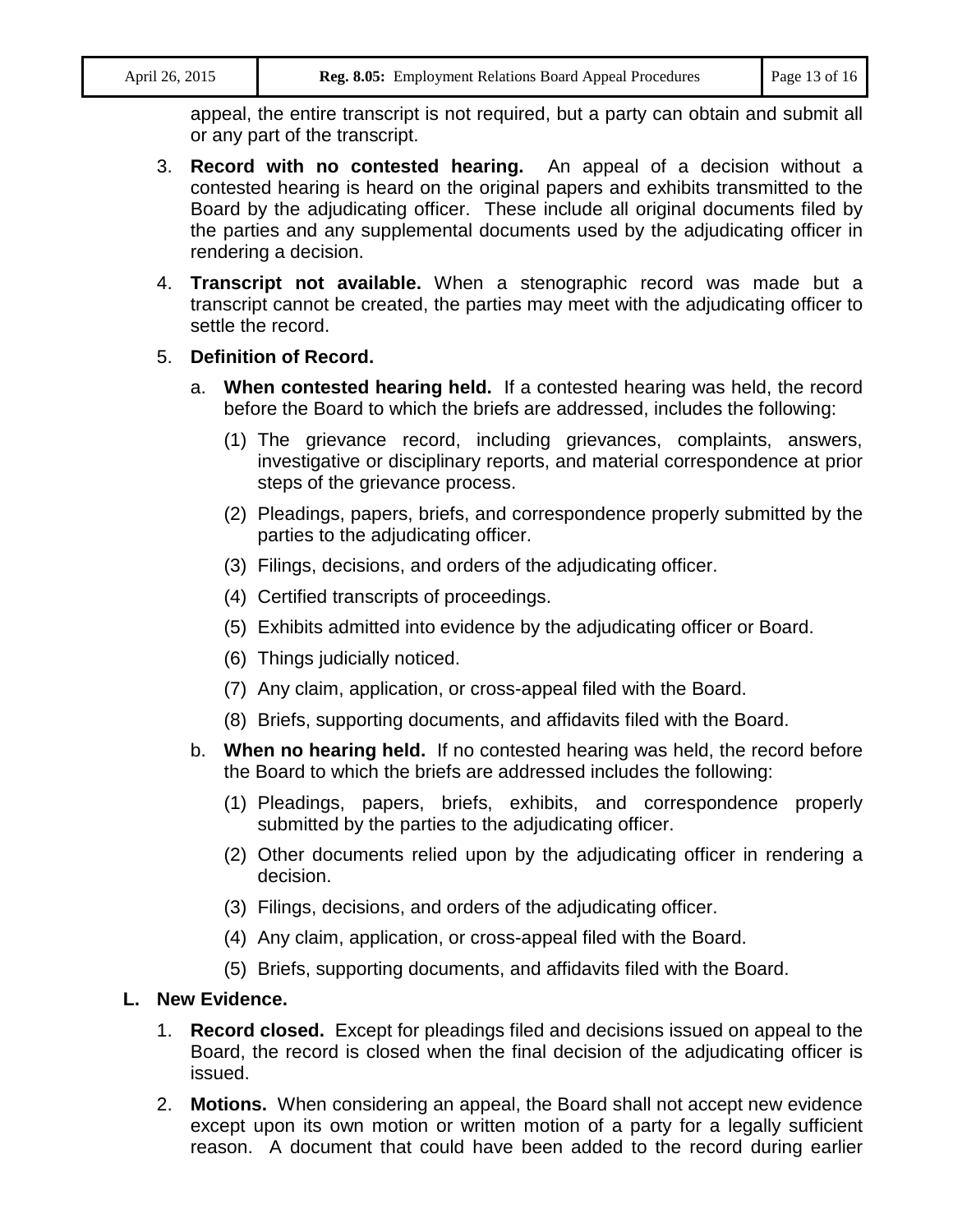proceedings is presumed to have an inadequate basis for addition to the record. When the Board allows new evidence, it may do any of the following:

- a. Hear the evidence.
- b. Request a response brief from other parties.
- c. Assign the matter to a Board member or an adjudicating officer to hear and return a record.
- d. Remand the case to an adjudicating officer to hear the evidence and render a new or supplemental decision.

#### **M. Dismissal of Appeals.**

- 1. **Authority.** An appeal can only be dismissed by (1) the Board based upon a motion from a party or the Board itself, (2) the Board's administrative officer, as authorized in rule 8-7.4, or (3) stipulation of the parties.
- 2. **Withdrawal.** A party may withdraw an appeal by filing a written request and proof of service on all other parties with the Board and obtaining approval of the Board's administrative officer.

#### **N. Oral Argument.**

- 1. **Chair.** The Chair of the Board presides at oral argument.
- 2. **When heard.** Oral argument must be heard on a claim of appeal as of right. In any other case, oral argument may be scheduled at the discretion of the Board.
- 3. **Procedure.** The parties are heard in public session in the order established on the Board agenda. The Board shall give notice of oral argument to a party or the party's authorized representative. Unavailability of a party with an authorized representative is not cause to postpone oral argument.
	- a. A written motion to postpone oral argument may be filed up to the day before oral argument with the Board's administrative officer. The motion must state good cause and set out the position of all other parties on the motion. The moving party must file proof of service of the motion.
	- b. The Board's administrative officer may postpone or reschedule oral argument based on administrative considerations.
	- c. An oral request to the Board to postpone on the day of oral argument must set forth good cause. The Board may postpone, adjourn, or reschedule oral argument based on administrative considerations upon request or its own motion.
- 4. **Time limit.** Unless otherwise directed by the Board, each party may address the Board for up to 15 minutes. In a group grievance, one person may address the Board for up to 15 minutes for all members of the group. An appellant may offer rebuttal argument for up to 5 minutes. The Board may extend the time for any party at its own discretion.
- 5. **Contemptuous conduct.** Contemptuous conduct during the claim, application, or oral argument is grounds for exclusion from oral argument and other appropriate disqualification.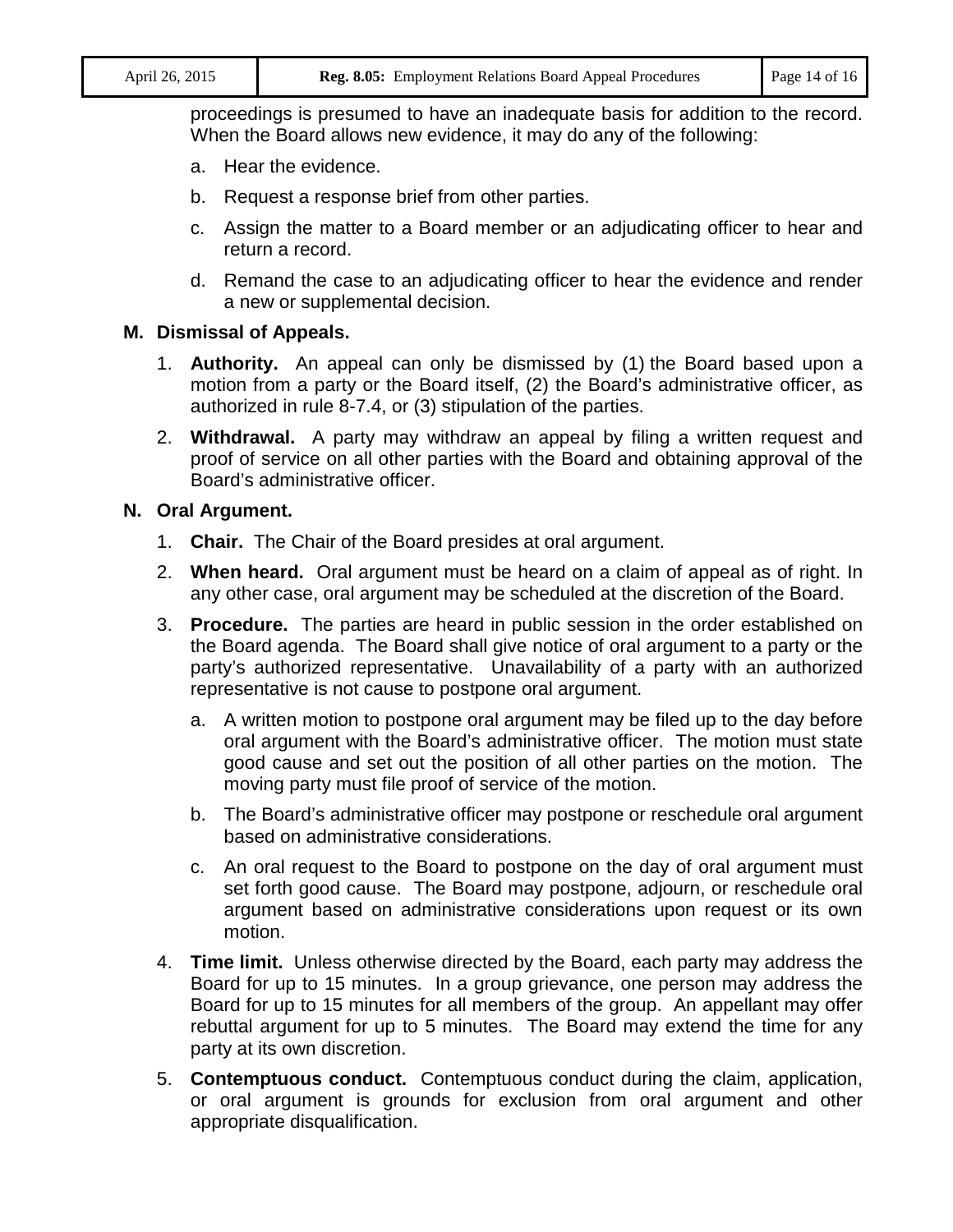6. **Recording by Party.** A party may employ at its expense a certified stenographic, audio, or video reporter to record an oral argument if the Board determines that it will not be unduly disruptive. The party must request approval of the Board at least 14 calendar days in advance.

# **O. Recommendation.**

- 1. **Grounds for modification or reversal.** The Board reviews appeals from technical review decisions de novo and may recommend to the Commission any action authorized by law. For all other appeals, the Board may recommend that the Commission modify or set aside a decision of an adjudicating officer if substantial rights of the appellant are prejudiced because the decision is any of the following:
	- a. In violation of, or an erroneous interpretation of law, including the Civil Service rules and regulations.
	- b. In excess of the authority or jurisdiction of the adjudicating officer.
	- c. Made upon unlawful procedure resulting in material prejudice to a party.
	- d. Arbitrary and capricious.
	- e. A clear abuse or unwarranted exercise of discretion.
	- f. Affected by other substantial and material error of law.
	- g. For a decision based on a contested hearing, not supported by the preponderance of competent, material, and substantial evidence on the whole record.
- 2. **Interim Board decisions.** Board decisions that are procedural or not final recommendations are effective when issued, unless the decision provides otherwise. An interim decision is reviewed by the Commission only when it reviews any final Board recommendation.
- 3. **Final recommendation.** Unless the Board remands for further action, the Board must issue a final recommendation to the Commission on each claim and application. The Board must recommend that the Commission affirm, reverse, or modify the decision of the adjudicating officer.
- 4. **Conference.** Decisions of the Board are made in a conference from which all persons except the Board and its staff are excluded. The Board may meet and confer in person, by telephone or other electronic means, or by correspondence.
- 5. **Majority.** Decisions of the Board must be by majority vote of a quorum.
- 6. **Division.** When only two members participate and they disagree on the ultimate decision, each member shall make a separate written recommendation.
- 7. **Dissent.** Decisions of the Board are unanimous unless indicated.
- 8. **Confidentiality.** Except for the record and published decisions of the Board or Commission, all files of the Board and Commission, State Personnel Director, adjudicating officers, and Civil Service staff related to appeals, including internal correspondence and discussions, research, staff analyses, and draft decisions are confidential and not open to the public.